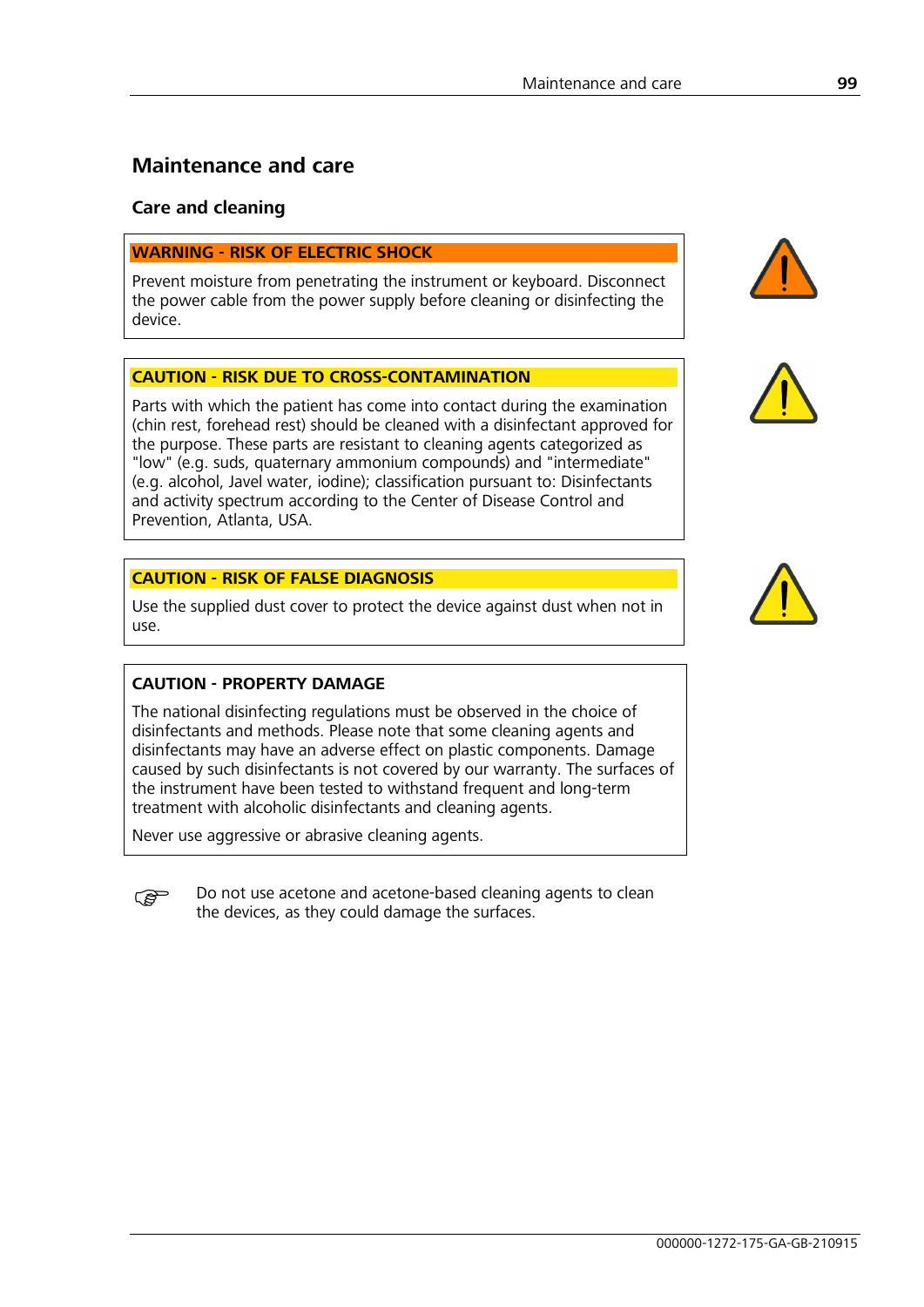#### **Cleaning of optical components**

The multilayer T\* (T-star) antireflection coating of the optical components (e.g. eyepieces and objectives) results in excellent image quality. Even slight contamination of the optics or a fingerprint will impair image quality. In order to protect the internal optical elements from dust, never leave the device without the objective, binocular tube or eyepiece attached. After use, cover the device to protect it from dust. Always store objectives, eyepieces and accessories that are not being used in dust-free cases.

The external surfaces of optical components (eyepieces, objectives), can be cleaned as required:

- Dust on the optical surfaces can be removed using a squeeze blower or a clean, grease free brush.
- Thorough cleaning can be performed quickly and easily using a moist, anti-static cleaning cloth. Please follow the instructions on the cleaning cloth packaging.

This will enable you to maintain the high image quality of your product.

### **Cleaning and disinfection of painted surfaces**

- All painted surfaces may be cleaned with a damp cloth.
- Do not use aggressive or abrasive cleaning agents.
- Use spray or wipe disinfectants for cleaning and disinfecting the instrument case, foot switch, chin rest and forehead strap.
- The display should be cleaned with a lightly moistened cloth only.
- The national disinfecting regulations must be observed for selecting the suitable disinfectant and method of disinfecting to clean the casing and the control panel. We recommend the use of ethanol 80 % vol or isopropanol 70 % vol for disinfecting.
- Ensure that no moisture penetrates the instrument and the foot switch during cleaning and disinfection.
- Paper pads should be replaced after each patient.